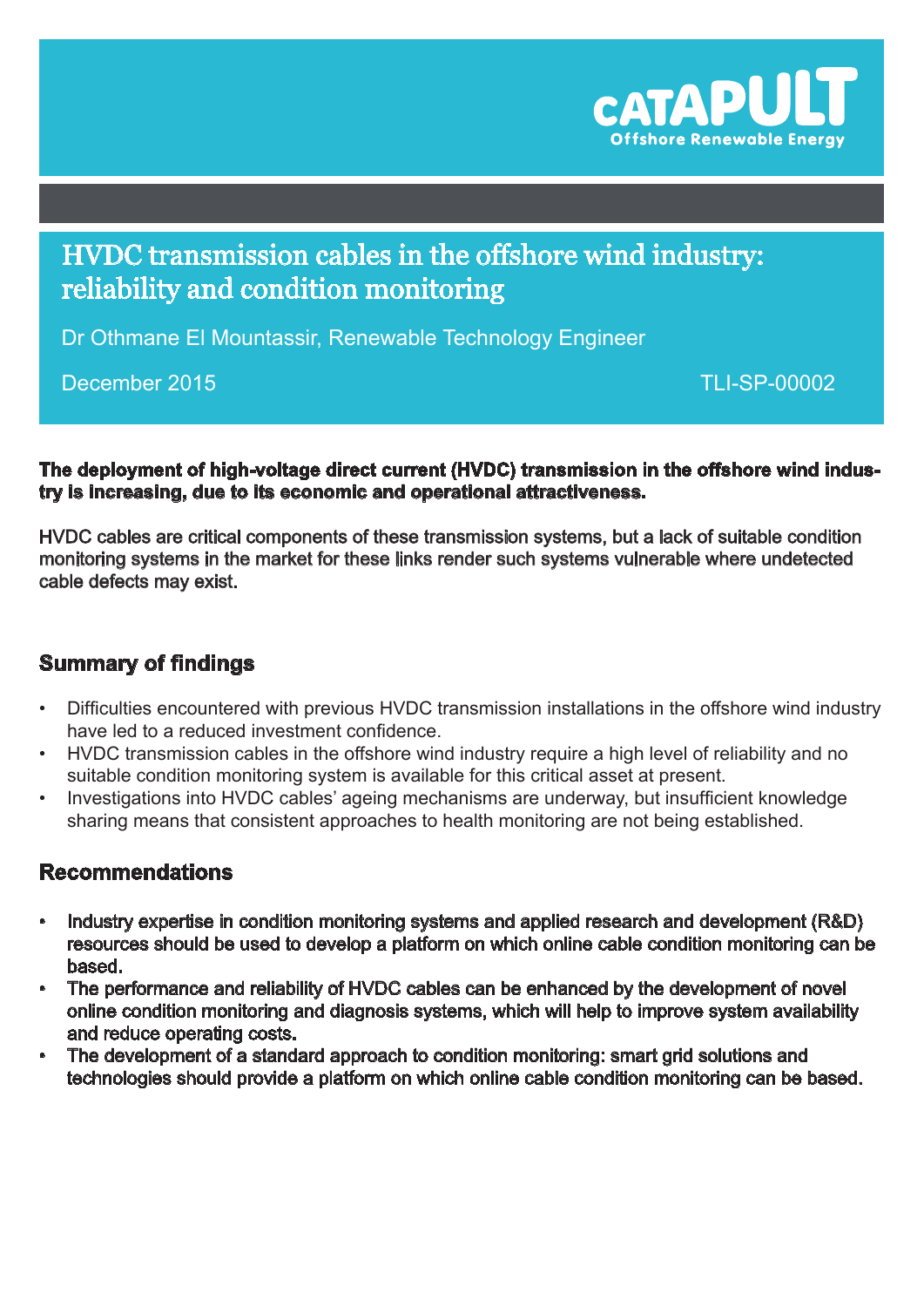

At present, the UK has 5GW of installed offshore wind generation capacity. These wind farms are located relatively near to the shoreline and are connected to the grid using high voltage alternating current (HVAC) transmission. HVAC transmission equipment is widely available and expertise related to its maintenance is readily available and well-established.

In the future, however, offshore wind farms are likely be located more than 100 miles from shore, such as Dogger Bank. Due to the large amount of power generated and their relatively remote location, such developments will require the use of High Voltage Direct Current (HVDC) transmission. At such distances, HVDC transmission technology is preferable to HVAC transmission, due to reduced power losses and economical attractiveness.

#### *Problems and challenges*

Globally, the number of operating offshore wind farms using HVDC transmission systems is limited.

All such farms are located in Germany, with further connections in the planning process or due to be commissioned in other European countries.

Early adopters of HVDC transmission have faced numerous problems, leading to significant time and financial losses. This has resulted in reduced investor confidence where, in some cases, additional financial agreements have been needed to guarantee investment and define liabilities, notably in the case of BorWin  $1^1$  and BorWin  $2^2$ .

The key issues encountered in HVDC systems are mostly related to the system operation, control and protection<sup>3</sup>. HVDC export cables are also a critical component of the transmission system and make up the largest capital cost in the entire HVDC transmission system. Failure of the HVDC export cable can lead to a complete shutdown of the wind farm, resulting in significant repair costs and loss of revenue.

According to industry data, cables are the root cause of the most frequent and largest insurance claims against offshore wind developments<sup>4</sup>. For example, when a fault occurs within a submarine cable system, it is necessary to initially locate the fault and then raise the cable from the seabed in order to carry out repair. Operations such as these are extremely expensive<sup>5</sup> and logistically difficult, as this involves expert intervention to accurately pinpoint the location of the fault and deployment of expensive cable lift/repair vessels to carry out the repair.

<sup>1</sup> Tijdo van der Zee, 'Offshore substations should have a standard size of 900MW, *The Offshore Wind Industry*, Vol 3 (July 2012)

<sup>2</sup> *TenneT and Mitsubishi Corporation extend partnership in German offshore grid connections,* Tennet, 6 March 2012, available online at http://[www.tennet.eu/nl/news/article/tennet-and-mitsubishi-corporation-extend-partnership-in-ger](http://www.tennet.eu/nl/news/article/tennet-and-mitsubishi-corporation-extend-partnership-in-german-offshore-grid-connections.html)[man-offshore-grid-connections.html](http://www.tennet.eu/nl/news/article/tennet-and-mitsubishi-corporation-extend-partnership-in-german-offshore-grid-connections.html)

<sup>3</sup> Wensky, D., 'FACTS and HVDC for grid connection of large offshore wind farms", EWEC 2006, Athens, 27 February-2 March 2006

<sup>4</sup> *Cable Burial Risk Assessment Methodology: Guidance for the Preparation of Cable Burial Depth of Lowering Specification*, Carbon Trust, February 2015

<sup>5</sup> 'Moyle Interconnector: Repairs Cost £31M', BBC Northern Ireland, 17 October 2012, available online at [http://www.](http://www.bbc.co.uk/news/uk-northern-ireland-19969955) [bbc.co.uk/news/uk-northern-ireland-19969955](http://www.bbc.co.uk/news/uk-northern-ireland-19969955)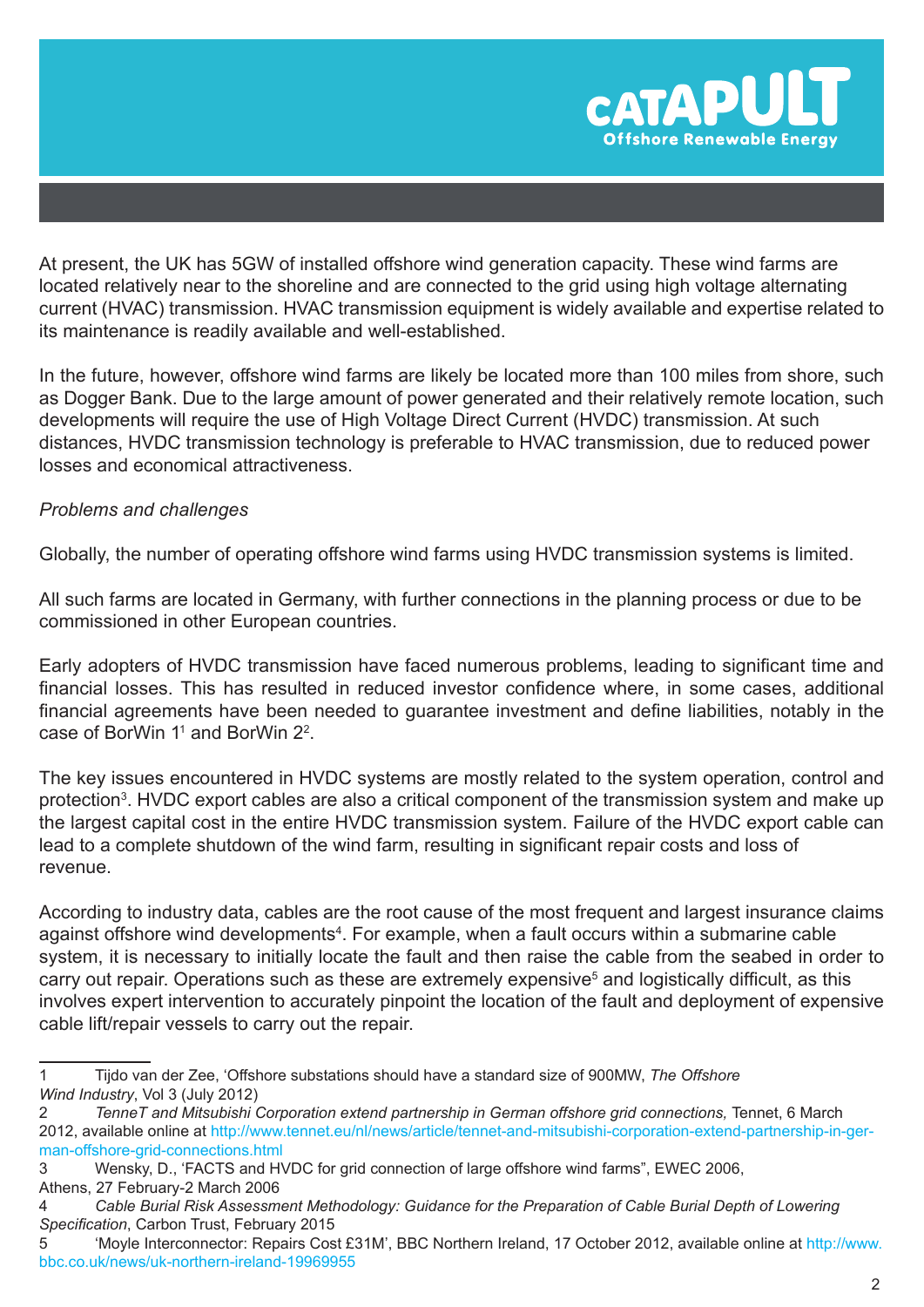

At present, there is no suitable state and condition monitoring system available in the market for HVDC cables.

A recent survey on condition monitoring undertaken by HVPD Ltd found that while a range of experience in power quality parameters monitoring exists within the sector, it is not apparent whether or not that same experience exists in the case of fault and reliability monitoring.

Further challenges are associated with testing. Testing of HVDC cables is carried out in compliance with international recommendations during the delivery and commissioning process $6,7$ .

However, failures have been recorded, in spite of Council on Large Electric Systems (CIGRE) studies<sup>8</sup> highlighting the high reliability of the internal design of HVDC subsea transmission cable systems.

Furthermore, as extruded HVDC subsea cables are a relatively new transmission technology, there is a lack of understanding about how these particular cables age electrically under HVDC voltage stresses and also a lack of evidence regarding their reliability.

As a result, a range of studies aimed at investigating the reliability of HVDC cables is being carried out.

These studies are particularly focused on space charge formation and measurement while others are investigating partial discharge (PD) in HVDC systems.

Techniques to locate incipient faults in HVAC power cables are well-established and are generally carried out by assessing PD activities in the cable. However, under HVDC conditions, PD activity is less directly associated with causing insulation degradation and breakdown. It can be considered an indicator of defects or weak spots during manufacturing, rather than a primary cause of degradation in itself.

A draft International Electrotechnical Commission (IEC) standard, which specifies test methods and requirements for HVDC power transmission cables with extruded insulation and their accessories for rated voltages up to 320kV for land applications, has recently been released<sup>9</sup>.

However, the standard does not mention PD testing in HVDC cables, although in other IEC standards<sup>10</sup> relevant to HVDC equipment such as converter transformers, smoothing reactors and bushings, PD measurement is widely covered in routine tests including DC voltage withstand testing and polarity reversal testing.

<sup>6</sup> *Recommendations for testing DC extruded cable systems for power transmission at a rated voltage up to 500kV*, CIGRE Technical Brochure 469, 2012

<sup>7</sup> *Recommendations for testing DC extruded cable systems for power transmission at a rated voltage up to 500kV*, CIGRE Technical Brochure 469, 2012

<sup>8</sup> *Update of service experience of HV underground and submarine cable systems*, CIGRE Technical Brochure 379, 2009

<sup>9</sup> *HVDC power transmission cables with extruded insulation and their accessories for rated voltages up to 320kV for land applications – test methods and requirements*, IEC 62895, 2014

<sup>10</sup> *Converter transformers - Part 2 & 3*, IEC 61378, 2001- 2015, *Power transformers – Part 6: Reactors*, IEC 60076, 2007 and *Bushings for DC application*, IEC 65700, 2014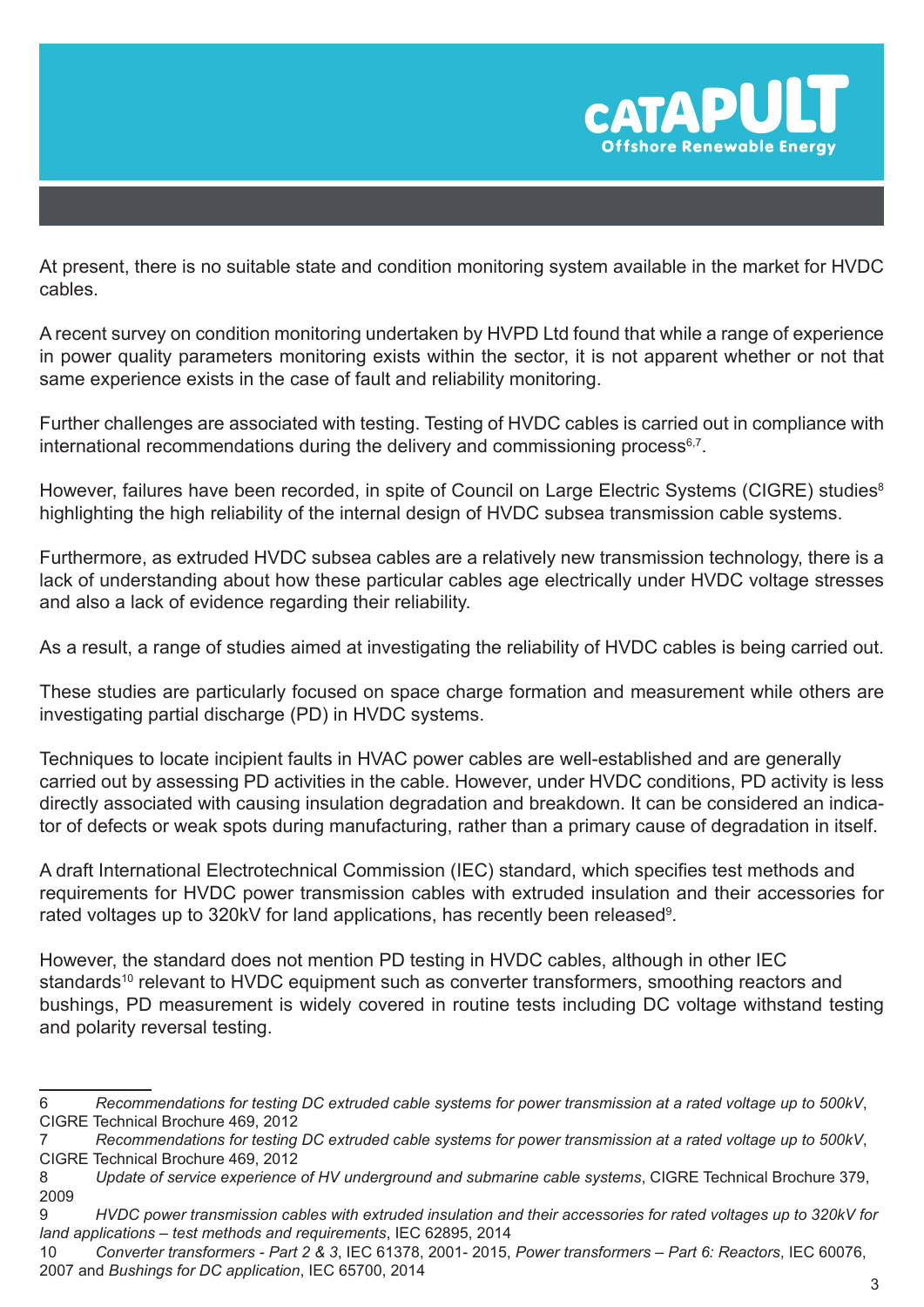

The accumulation of space charge in polymeric HVDC cables can also affect the long term reliability of the HVDC cable and could lead to insulation failure. A wide range of measurement techniques are available to mitigate this risk, including the pulsed electro-acoustic (PEA) and pressure wave propagation (PWP) method. These techniques are mature and are extensively used during the development tests of HVDC cables.

Insulation defects in cables subjected to constant DC voltage are different to those which arise under an AC excitation regime.

The continual polarity reversals in an AC field tend to induce any discharge activities through the insulation system of the cable and this forms one of the cornerstones of HVAC diagnostic techniques. In contrast, a constant, unipolar DC electric field tends to inject charge into the insulation, where it can accumulate and cause only intermittent PD activity deemed to be less damaging to the cable's insulation material.

#### *Where do we go from here?*

Every aspect of the HVDC transmission system can impact upon the reliability of the system.

In addition to the existing HVDC cable quality control tests and processes already discussed, the assessment of the performance and reliability of HVDC cables could be enhanced by the development of online condition monitoring and fault diagnosis systems.

This requires applied research, case studies and demonstration of reliability. These processes can also be costly, time consuming and difficult to achieve, due to market competitiveness and confidentiality obstacles.

However, it is possible that some of the existing online fault location and monitoring systems used for HVAC transmission could be applied to HVDC.

Some of these HVAC monitoring systems, such as fibre optic distributed temperature sensing, online PD detection and location and time domain reflectometer (TDR) measurements for faults pre-location and fingerprinting, are becoming integral parts of the operator control system.

Some existing HVAC cable condition monitoring systems have proved their capabilities in providing early warnings of faults, helping to reduce the number of costly unplanned outages, which, in turn can translate into a reduction of operation and maintenance costs.

Based on the same principle, and in an attempt to investigate HVDC cable health monitoring, a recent project deployed a continuous monitoring system on an operating HVDC cable interconnector<sup>11</sup>. Using non-intrusive sensors installed at the termination of the HVDC cable, the system succeeded in detecting AC and DC harmonics leakage from the different quadruple valves at the HVDC cable termination. However, measurement of signs of cable degradation phenomena such as PD events were not found.

<sup>11</sup> *HVDC-OLPD – On-line High Voltage Direct Current Cable Monitor*, HVPD, available online at <http://www.hvpd.co.uk/industries/renewables/hvdc-olpd/> 4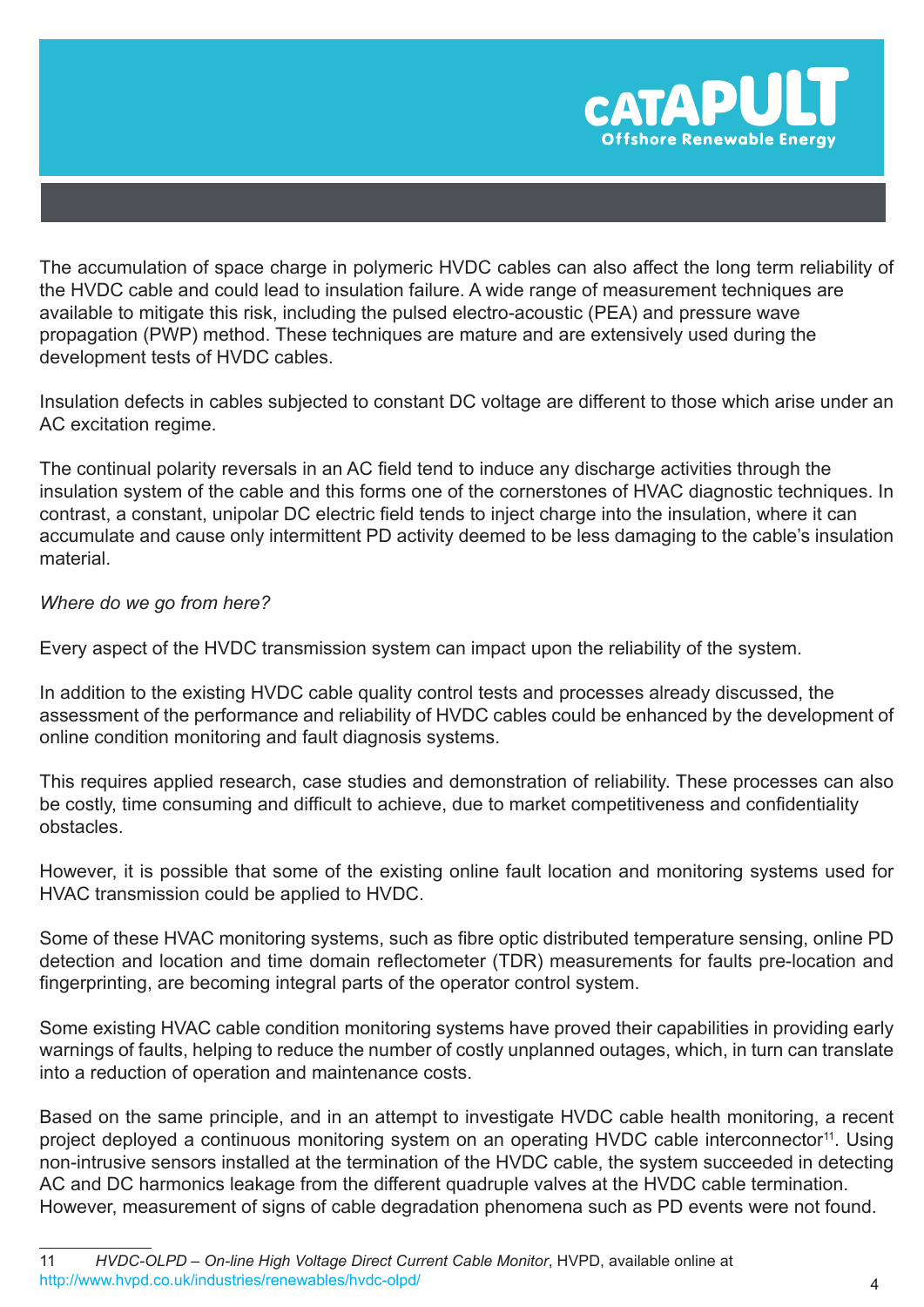

The deployment of condition monitoring systems can sometimes be limited by cost considerations, when the cost is considered to be a surplus to the capital cost of the asset. However, even equipment considered to be of secondary or accessory role can affect the operation of the entire transmission system.

Additionally, false alarms generated by condition monitoring systems can also be a constraint. These false alarms not only increase the number of unnecessary site visits and prolong downtime, but also cause genuine alarm signals to become dubious and untrustworthy in the case where a potential fault may occur. Consequently, the reliability of these condition monitoring systems needs to be proven.

The main impediments to the implementation of condition monitoring systems for HVDC transmission include cost, precise and reliable data interpretation and persuading operators to act on results.

As such, approaches towards encouraging the implementation of monitoring systems should include:

- The development of low cost sensors and monitoring systems capable of assessing potential HVDC cable faults.
- More engagement from cable manufacturers and grid platform developers to assist in the design of relevant specifications for the condition monitoring system.
- The development of a standard approach to condition monitoring where smart grid solutions and technologies should provide a platform on which online cable condition monitoring can be based.

The continuous development of large MW scale wind turbines at increasingly greater distances from the shoreline will inevitably lead to the deployment of more HVDC transmission systems.

Therefore, in order to enable such deployments and reduce the risk of system failure, there is a pressing need to implement more remote condition monitoring systems to reduce the requirement for offshore access, increase reliability and reduce operational costs.

#### *ORE Catapult's approach*

In the UK, costs and associated risks with HVDC technology are approached and assessed cautiously. In a bid to address these issues, ORE Catapult has delivered different numerous projects related to HVDC technology, including cost analyses and technology assessments.

While ORE Catapult acknowledges the industry's understandable caution with regard to HVDC, the increasing need to ensure the successful development and implementation of the technology in the offshore wind industry will ultimately act as a driver to accelerate a solution.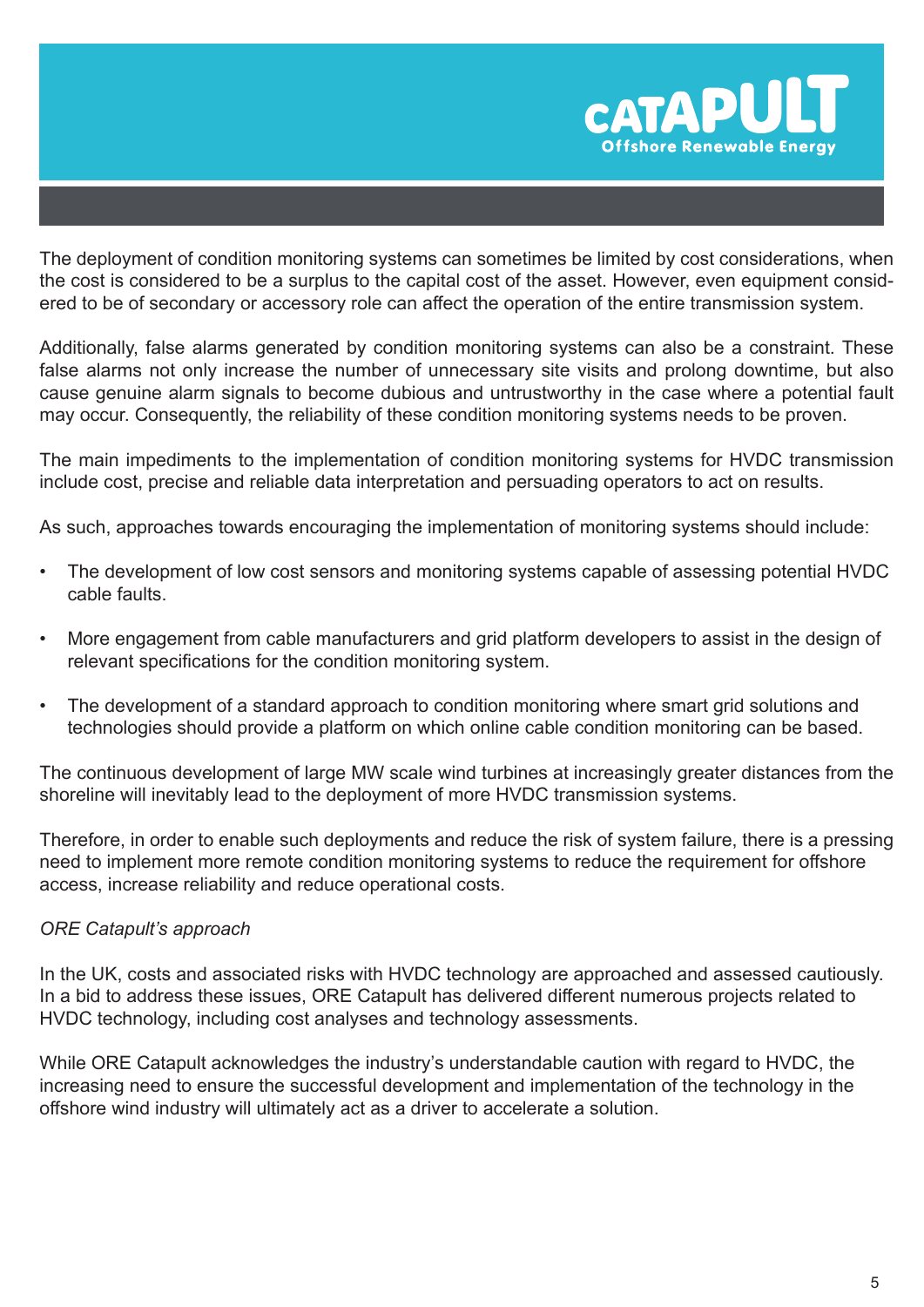

### **Recommended reading**

Tijdo van der Zee, 'Offshore substations should have a standard size of 900MW, *The Offshore Wind Industry*, Vol 3 (July 2012)

*TenneT and Mitsubishi Corporation extend partnership in German offshore grid connections,* Tennet, 6 March 2012, available online at http:/[/www.tennet.eu/nl/news/article/tennet-and-mitsubishi-corpora](http://www.tennet.eu/nl/news/article/tennet-and-mitsubishi-corporation-extend-partnership-in-german-offshore-grid-connections.html)[tion-extend-partnership-in-german-offshore-grid-connections.html](http://www.tennet.eu/nl/news/article/tennet-and-mitsubishi-corporation-extend-partnership-in-german-offshore-grid-connections.html)

Wensky, D., 'FACTS and HVDC for grid connection of large offshore wind farms", EWEC 2006, Athens, 27 February-2 March 2006

*Cable Burial Risk Assessment Methodology: Guidance for the Preparation of Cable Burial Depth of Lowering Specification*, Carbon Trust, February 2015

'Moyle Interconnector: Repairs Cost £31M', BBC Northern Ireland, 17 October 2012, available online at<http://www.bbc.co.uk/news/uk-northern-ireland-19969955>

*Recommendations for tests of power transmission DC cables up to 800kV*, Elektra 189, CIGRE, 2000

*Recommendations for testing DC extruded cable systems for power transmission at a rated voltage up to 500kV*, CIGRE Technical Brochure 469, 2012

*Update of service experience of HV underground and submarine cable systems*, CIGRE Technical Brochure 379, 2009

*HVDC power transmission cables with extruded insulation and their accessories for rated voltages up to 320kV for land applications – test methods and requirements*, IEC 62895, 2014

*Converter transformers - Part 2 & 3*, IEC 61378, 2001- 2015

*Power transformers – Part 6: Reactors*, IEC 60076, 2007

*Bushings for DC application*, IEC 65700, 2014

*HVDC-OLPD – On-line High Voltage Direct Current Cable Monitor*, HVPD, available online at [http://](http://www.hvpd.co.uk/industries/renewables/hvdc-olpd/) [www.hvpd.co.uk/industries/renewables/hvdc-olpd/](http://www.hvpd.co.uk/industries/renewables/hvdc-olpd/)